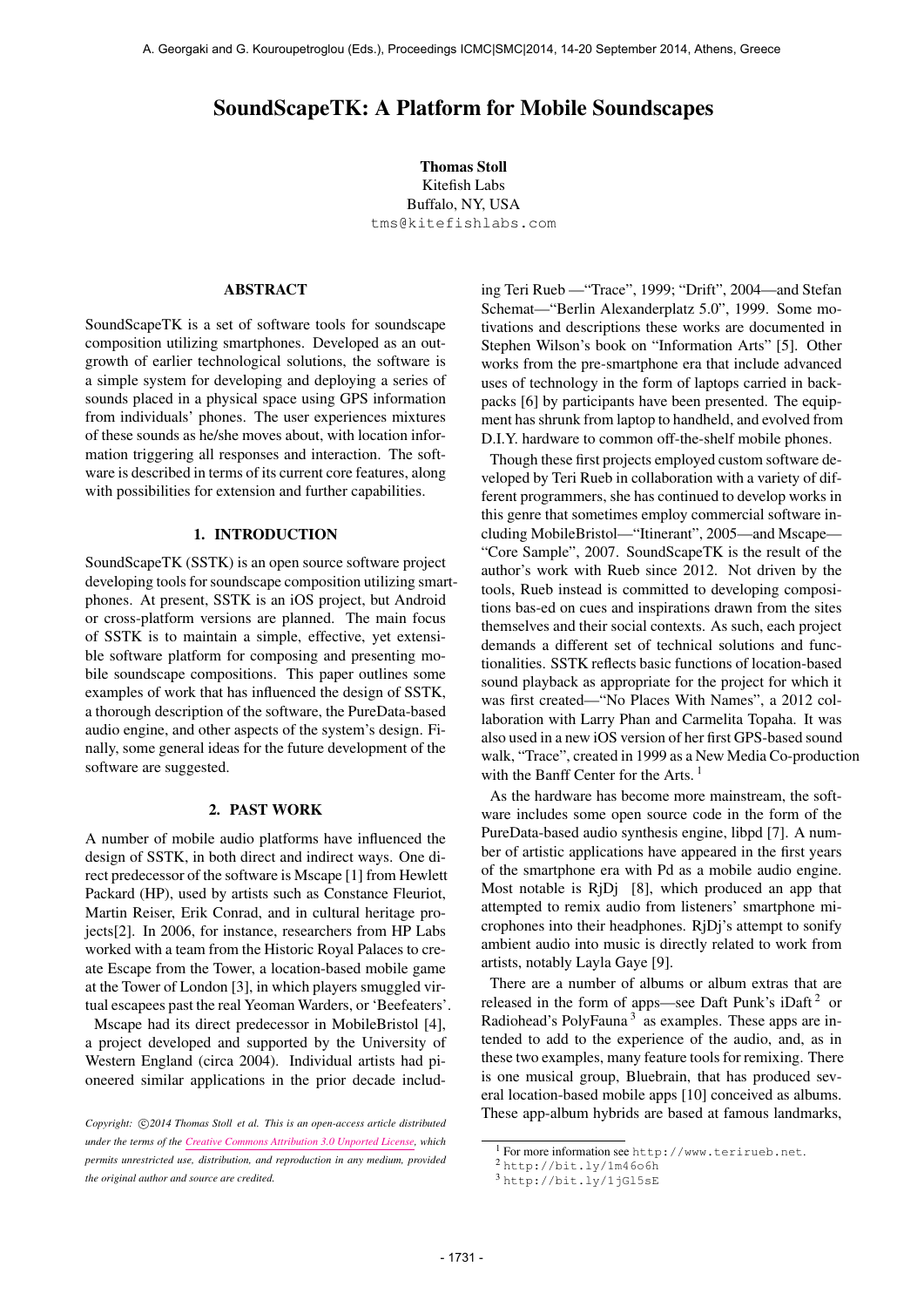```
"1" : {
"type" : "sampler",
"sides" : 0,
"center" : [ 43.65072, -72.310644 ],
"radius" : 0.000395,
"sfIDs" : [ 1 ],
"attack" : 2000,
"release" : 5000,
"loop" : 1,
"cutoff" : 1,
"active" : 1,
"toactivate": [ 2, 3 ],
"lives" : 25
}
```
Figure 1. JSON code for a circular region, mapped to a sound file. This region loops, activates two other regions, and will play up to 25 times.

including the National Mall<sup>4</sup> in Washington, D.C.

### 3. SOUNDSCAPETK

SoundScapeTK is a set of classes designed to provide a simple, yet extensible platform for soundscape composition using smartphones. Once activated, the app runs a routine that continuously queries the user's location at a set time interval (defaulting to once per second). Once a valid location with sufficient accuracy is detected, the location is hit-tested against an internal model of sounds mapped to regions in space, according to a special file loaded at launch. The map is a series of—potentially overlapping circular regions, and once the software detects a"hit" for a region, the app plays the linked sound file or feeds the appropriate parameters to a synthesis routine.

This section describes the system in detail, including several practical tools and extensions to this very simple concept. The description of the software includes rules-based interactivity based on a special JavaScript Object Notation (JSON) data file, the handling of fading between regions' sounds, the use of Pd as sound engine, the use of the GUI for testing and monitoring purposes, and other aspects.

#### 3.1 The GPSON File and Rules for Interaction

There are several basic functions that, in addition to the above summary, describe how SSTK works. Each sound file and the region to which it is mapped is maintained as part of the application's state. Further information fields attached to these lists are maintained as well. An instance of the app, which is also fully encapsulates a composition, is based around a GPSON file that describes the regions, mappings, and other parameters that make up the particular piece. GPSON files are JSON files with a certain arrangement of data expected by SSTK. Figure 1 shows an example region encoded within a GPSON file. Since this is the heart of the system, in terms of representing each region-to-sound mapping, a detailed explanation follows.

At present, there is only one type of region shape. Each region description contains the latitude, longitude, and radius, all expressed in decimal longitude/latitude values, of the geographical region to which a sound is mapped. The mapping from region to sound file is accomplished by providing a list of sound file identifiers (sfIDs) that identify which sound file is too be triggered. At present, sound files must be named as zero-padded 2-digit numbers followed by the extension. In this case, the sound file with the key 1 points at a file bundled with the app named "01.wav" or "01.mp3". There are controls for the ramp times for both the attack and the release times. These times are expressed in milliseconds. These parameters and mappings are the most basic set of information for a region.

In addition to the basic information, there are several additional parameters. There are flags for looping and for activating the region—not every region needs to be active when the piece begins to run. The inactive regions would need to be activated in some way, and regions with lists of "toactivate" region indexes cause those regions' active flags to turn on when that first region is first entered. The "lives" setting contains the maximum number of times that the region can have its associated sound file triggered. Each time the region's associated sound file is played, even if not in its entirety, the number of lives is decremented. Once the number of lives is decremented to 0, the region becomes, for all intents and purposes, inactive. Looping, if enabled, will stop once the lives limit is reached.

Two final rules play an important role in the deployment and realization of a piece within SSTK. One governs the pausing and resumption of sound files' playback, and one defines the maximum polyphony. When a user is detected to be outside a region that has been playing sound, sound playback is either cut off or allowed to complete for the current traversal through whatever sound file is being played. If the "cutoff" flag is set to non-zero, the region's sound will be paused upon exit and resumed upon reentry. This behavior can be modified by changing the cutoff flag to a negative number, thus causing playback to begin again at time point 0 in the sound file upon future reentry to the region. The maximum polyphony is an implicit rule. Any time that a user "hits" a region while there are already the maximum number of sounds playing, region entry and playback of linked sounds is blocked by this rule. The composer is not limited in any way to a set maximum number of overlapping regions, so this implicit rule could be used to make an interesting unpredictable interaction within the rules of the system.

#### 3.2 Overall Software Design

SSTK is a collection of Objective-C classes that make up a mobile app. These classes are somewhat modular, depending on the particular needs of a piece or depending on the sound design used. The default sound design, described below, is a polyphonic sampler with four voices. The major classes are listed in Table 1. While there are many modifications that can be made, the core functionality is completely contained within these classes, a few other code files, GPSON files, and the sound files them-

<sup>4</sup> <http://bit.ly/1iQiE3x>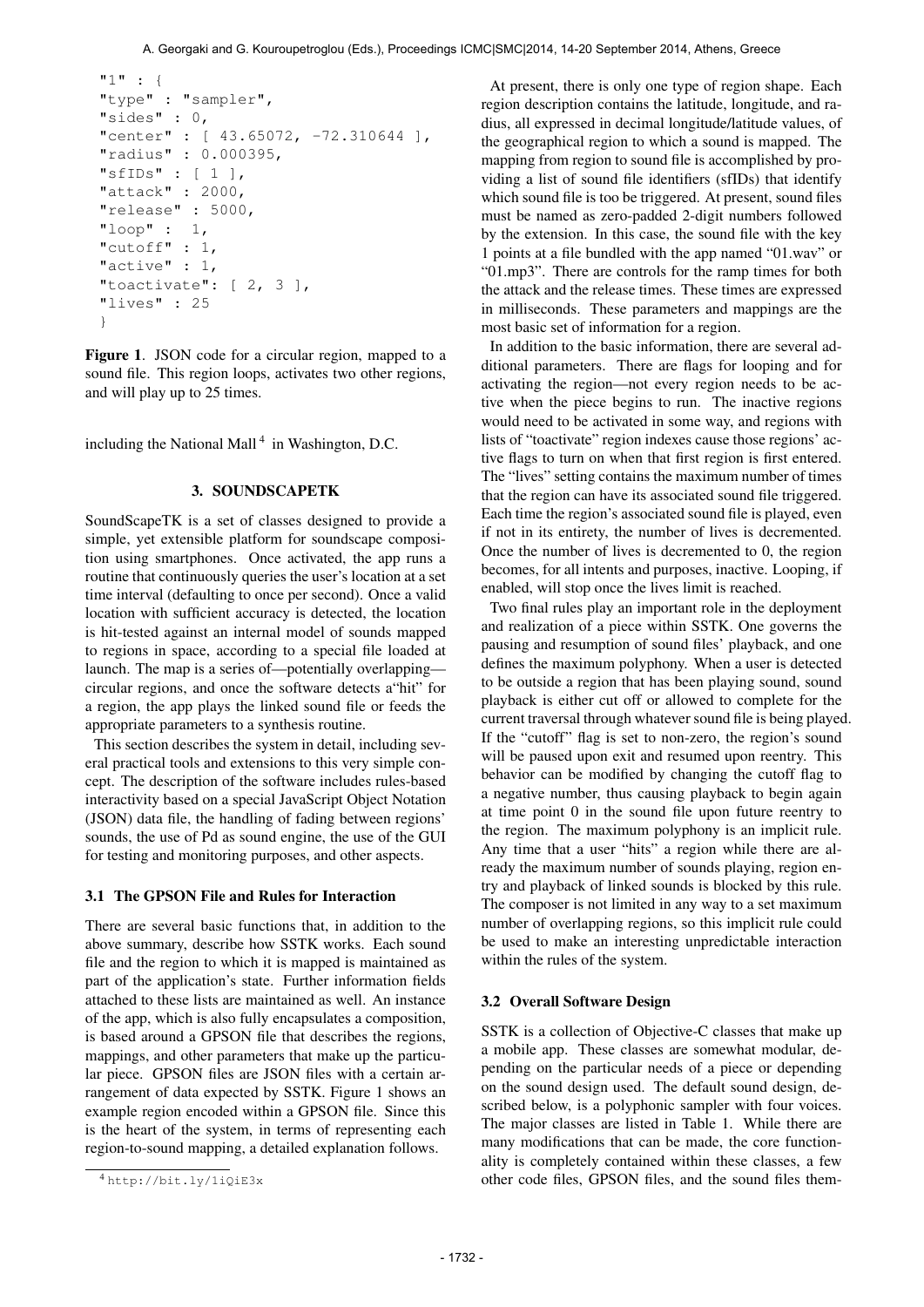| <b>SSTKAppDelegate</b>    | Launches Pd, file opera-       |  |  |
|---------------------------|--------------------------------|--|--|
|                           | tions.                         |  |  |
| <b>SSTKViewController</b> | Draw the interface, handle     |  |  |
|                           | raw locations.                 |  |  |
| <b>HTLPManager</b>        | Hit-testing and stateful play- |  |  |
|                           | back logic.                    |  |  |
| <b>LAPManager</b>         | Track location; post-process   |  |  |
|                           | raw location data.             |  |  |
| <b>AudioFileRouter</b>    | Perform the actual message-    |  |  |
|                           | sending that controls Pd.      |  |  |
| <b>LinkedCircleRegion</b> | Encapsulate data associated    |  |  |
|                           | with circular regions.         |  |  |
| <b>Linked SoundFile</b>   | Encapsulate data associated    |  |  |
|                           | with sound files linked to re- |  |  |
|                           | gions.                         |  |  |
| <b>MapViewController</b>  | View regions, current loca-    |  |  |
|                           | tion, and current state infor- |  |  |
|                           | mation.                        |  |  |

Table 1. The classes that comprise SoundScapeTK.

selves.

#### 3.3 Pd Sampler Interface

PureData (Pd) is used as the sound engine for SoundScape-TK and pieces built with the software in the form of libpd. libpd runs on a wide variety of mobile and non-mobile platforms and is, critically, designed to be run without it's patching GUI. The sound engine is programmed graphically as a patch and then loaded by the C framework. All interaction takes place through messaging. Within the graphical interface to Pd, with which most electronic music makers should be familiar, the messaging feature is a convenient way to send information from one part of a large patch to another. In libpd, the "sends" are C or Objective-C functions, and the corresponding receives can be seen in the patch that is loaded. The reverse situation takes place as well: information is sent from the loaded patch to a C function that receives data within the running app, often for debugging purposes.

With minimal effort, SSTK can be modified to accommodate a new Pd patch and, thus, a new sound engine. The current default within the code for SSTK is a sampler with four independent voices (see previous section). Figure 2 shows one voice of such a sampler. It is trivial to modify the patch to run a different number of voices and increase or decrease the maximum polyphony of the system. While there is an upper limit to the number of simultaneous voices—recall that this being run on a phone—there is no theoretical limit to the scaling of this feature. Likewise, there is no limit to the variety of sound designs that could be incorporated into SSTK. The current system, based on sound playback, is just one possible configuration of one design; there exist Pd patches for both the playback of MP3 and PCM files.



Figure 2. The Pd patch for one sampler voice. The send objects are passing information to Objective-C that is logged in order to debug the application.

#### 3.4 Synthesis interface

The author has successfully deployed moderately complex synthesis-based sound design within an iteration of the app where geographical regions map to certain synthetic sounds and, furthermore, the location of the user within the region causes changes in synthesis parameters—for instance, the speed of a low frequency oscillator (LFO). In "The Wheel Within the Wheel"<sup>5</sup>, the user's location relative to the radii and/or rotational angle within a region controls the parameters of a polyphonic bank of modular synthesis voices. Each region visible in Figure 3 is actually 4-16 regions overlaid one upon the other. The relative angles and radii map to levels and low-frequency oscillation rates within each voice. The specific mappings are made within the piece's GPSON file.

#### 3.5 Composition Interface

SoundScapeTK would be rather limited without an interface for the composer to test ideas and pieces. With this in mind, we have introduced visualization and editing capabilities to the core app. There are a number of ways to update the information contained within the GPS score (see above). First, the GPSON file may be replaced by the user, without recompiling, by downloading new files through a settings or preferences menu/window. This ability to swap versions of the map for a piece accelerates one's workflow. Rapid development and deployment of sounds is achieved

<sup>5</sup> <http://bit.ly/1ssZlUL>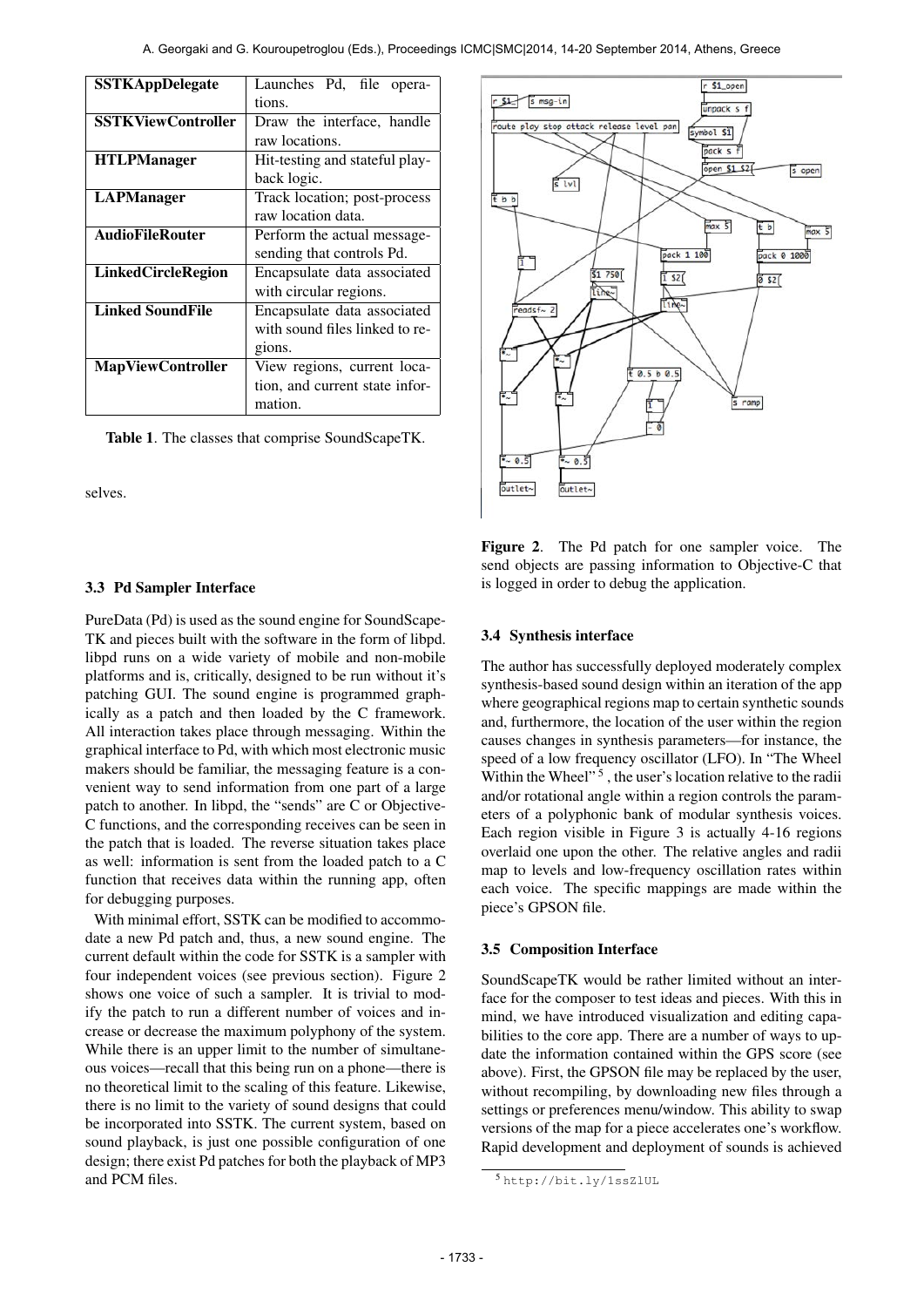Carrier 今

12:16 PM

## **RESET AUDIO**

|                        | Location Tracking |
|------------------------|-------------------|
| Latitude:              | 42.728909         |
| Longitude:             | -73.683640        |
| <b>Accuracy:</b>       | 5.00              |
| <b>Active Regions:</b> | O                 |
| <b>GPS Status:</b>     | Not moving        |



Figure 3. Several circular file regions used in the piece "Wheel".

| <b>ABOUT</b> | <b>TRACKING</b> | <b>MAP</b> | <b>TOOLS</b> |
|--------------|-----------------|------------|--------------|

Figure 4. The main interface for an iOS app "The Wheel Within the Wheel" built using SSTK.

through a system (optional, used mainly for testing) relying on the Amazon Simple Storage Service (S3) services. Such a feature may be turned on within an instance of the app by changing several flags, setting up an S3 instance, and inputing the corresponding access data into a preference pane. Other synchronized, cloud-based services will be incorporated in future versions.

## 3.6 Testing and Verification

The user is able to visualize the map overlaid with sound regions and can display current state information—see Figure 3—about each region on the map. in a different view, status feedback tools are available—see Figure 4. In a version compiled for composition, the composer/creator is able to enter edit mode at any time and change the size and location of regions. The rules for interaction and state tracking are also available for editing within the app.

SSTK is testable in a virtual way as well. The map viewer interface allows the user to navigate using tap gestures while the automated location tracking is switched off. This test